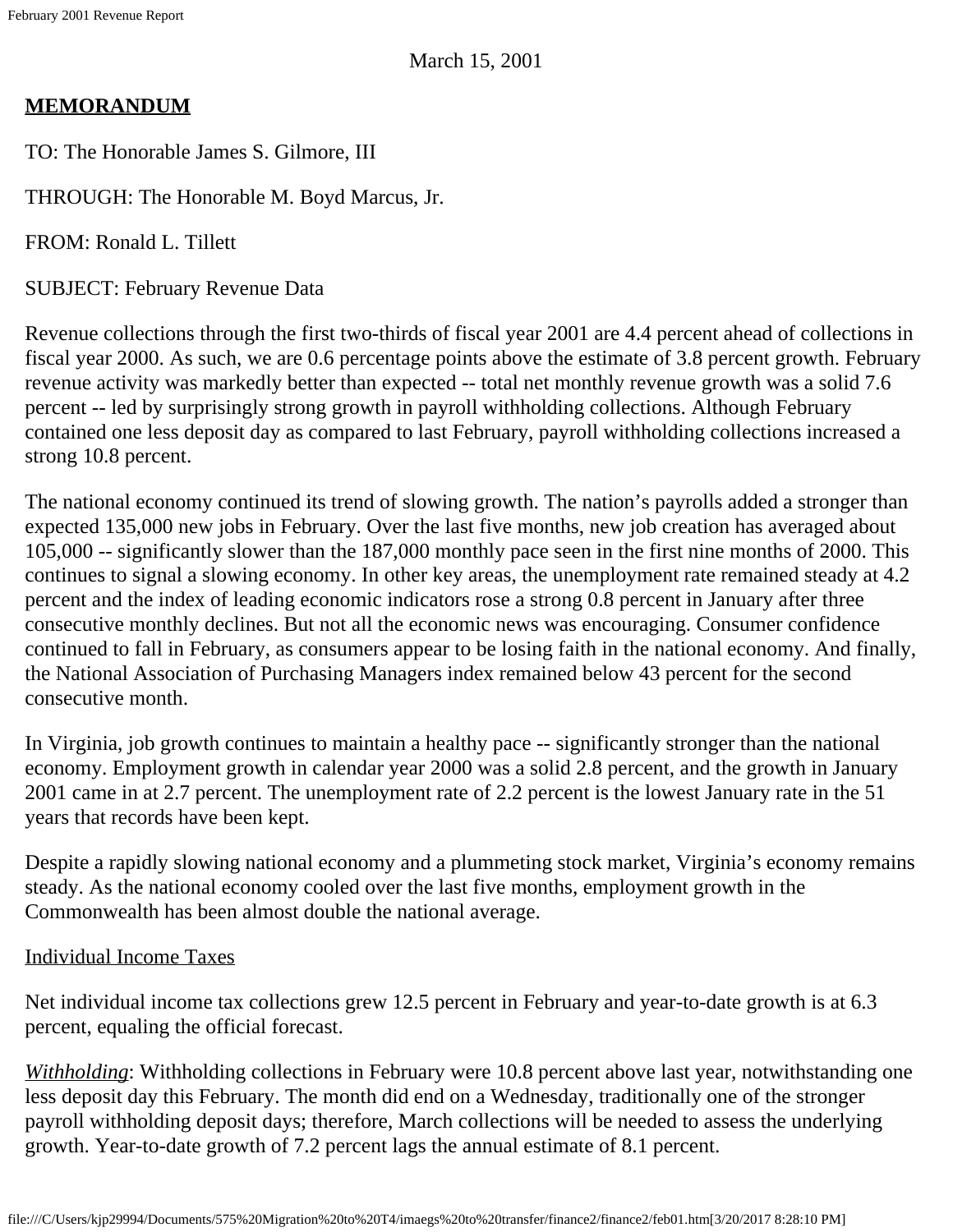February 2001 Revenue Report

*Nonwithholding*: February is typically not a significant month for nonwithholding receipts. However, winter storms in January 2000, distorted collection patterns, pushing some receipts last year from January into February. Year-to-date growth stands at the annual estimate of 9.1 percent.

*Refunds*: In February, \$131.5 million was issued in refunds, compared with \$141.4 million in February of last year, a decline of 7.0 percent. The decrease in refunds this February can be attributed to an additional processing day in February 2000 due to leap year. Year-to-date growth of 25.8 percent is behind the forecast of 28.4 percent growth.

## **Sales**

Sales tax collections fell by 1.9 percent from February of last year, as last January's ice storm distorted collection patterns in January and February. Year-to-date growth of 4.1 percent is slightly below the annual estimate of 4.4 percent.

February collections, which represent January sales, complete the holiday season sales picture. Retail sales in Virginia increased about 2.9 percent during the holiday season, considerably below last season's 7.1 percent growth.

## Corporate Income Tax

Traditionally, there is little activity in this source in February. The year-to-date decline in this source fell to 29.5 percent, 13.7 percentage points behind the annual estimate of a 15.8 percent decline.

### Public Service Corporations

February is not a significant month for public service tax collections. Year-to-date receipts are up 4.9 percent compared with the same period last year.

### Insurance Company Premiums

February is not a significant month for collections in this source. On a year-to-date basis, collections are up 3.6 percent and slightly ahead of the estimate of 3.4 percent growth.

#### **Interest**

Interest income swelled by 20.2 percent in February, primarily due to the timing of maturities. Year-todate growth of 11.0 percent is well ahead of the forecast of 6.8 percent growth.

### ABC Taxes

ABC taxes increased by 4.4 percent in February from last year. Year-to-date growth of 4.2 percent is hitting the forecast.

#### Lottery Revenues

Lottery net income increased 6.9 percent in February as sales for our scratch and daily games continue to perform better than last year. On a year-to-date basis, Lottery net income is 3.6 percent higher than last